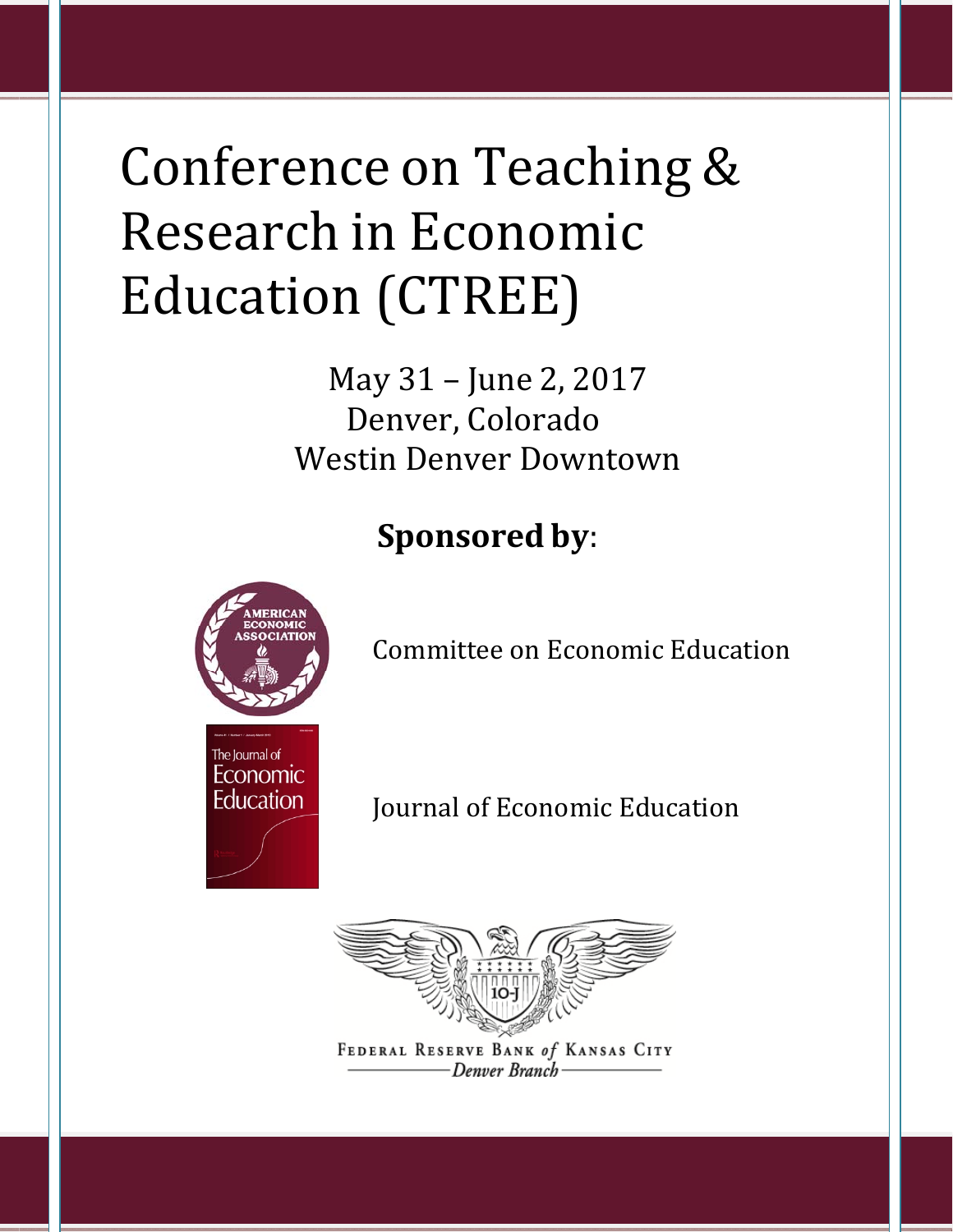The following people played key roles in organizing and delivering the seventh annual AEA Conference on Teaching and Research in Economic Education (CTREE):

#### AEA Committee on Economic Education members

Sam Allgood, Chair of AEA Committee on Economic Education, University of Nebraska William Bosshardt, Florida Atlantic University Steven L. Cobb, University of North Texas James Hornsten, Northwestern University Jennifer Imazeki, San Diego State University Derek Neal, University of Chicago Georg Schaur, University of Tennessee William B. Walstad [ex officio], University of Nebraska-Lincoln & Journal of Economic Education

Conference Organizing/Steering Committee

Sam Allgood, University of Nebraska – Lincoln

Bill Bosshardt, Florida Atlantic University Alison Felix, Federal Reserve Bank of Kansas City

James Hornsten, Northwestern University

Jennifer Imazeki, San Diego State University

Gwyn Loftis, American Economic Association

Julia Merry, American Economic Association

Peter Rousseau, American Economic Association/Vanderbilt University

John Siegfried, American Economic Association

William Walstad, University of Nebraska – Lincoln & Journal of Economic Education

Jonnda Burner and Laura Alsup from the American Economic Association handled registration and many other details of the meeting, Susan Houston dealt with all postings regarding the conference on the AEA Committee on Economic Education webpage.

### Look for us on Twitter! #CTREE2017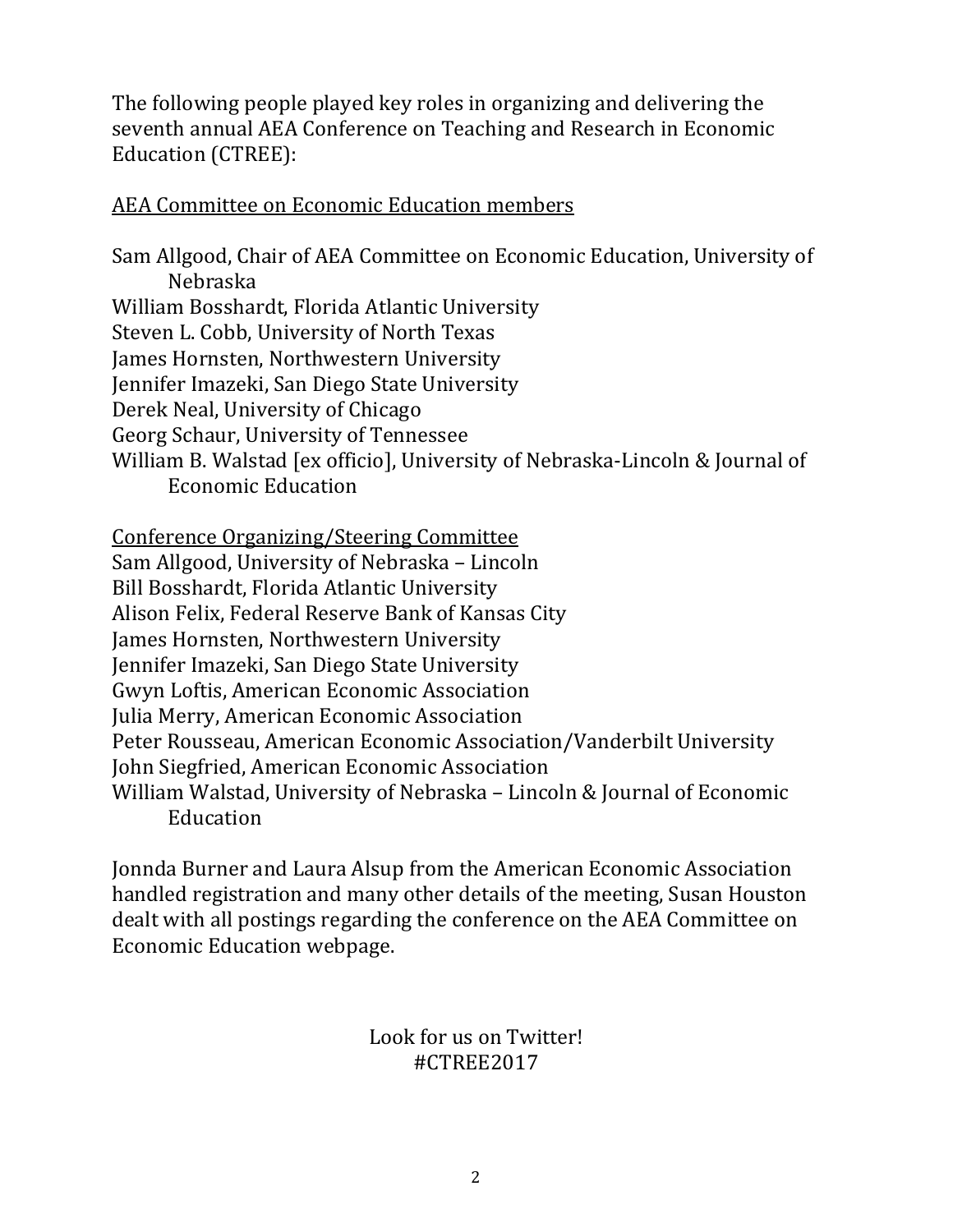# Conference on Teaching & Research in Economic Education

## May 31 – June 2, 2017 Westin Denver Downtown

### Schedule of Events

#### **May 31**

| $10:00 - 1:00$ pm | Registration desk and Exhibits Open                                        |
|-------------------|----------------------------------------------------------------------------|
| $1:00 - 2:30$ pm  | Welcome and Plenary Session 1 (Annamaria Lusardi)                          |
| $2:30 - 3:00$ pm  | Coffee Break                                                               |
| $3:00 - 5:00$ pm  | Concurrent Sessions (Block A)                                              |
| $5:45$ pm         | Leave for the Federal Reserve Bank (0.3 mile walk)                         |
| $6:00 - 8:30$ pm  | Dinner and Plenary Session 2 (David Wilcox) at Federal Reserve Bank Kansas |
|                   | City - Denver branch                                                       |
| $8:30 \text{ pm}$ | Return to the hotel                                                        |

#### **June 1**

| $7:30 - 8:30$ am      | <b>Continental Breakfast</b>  |
|-----------------------|-------------------------------|
|                       |                               |
| $8:30 - 10:30$ am     | Concurrent Sessions (Block B) |
| $10:30 - 11:00$ am    | Coffee Break                  |
| 11:00 am $- 12:30$ pm | Concurrent Sessions (Block C) |
| $12:30 - 1:30$ pm     | Lunch                         |
| $1:30 - 3:00$ pm      | Concurrent Sessions (Block D) |
| $3:00 - 3:30$ pm      | Coffee Break                  |
| $3:30 - 5:00$ pm      | Concurrent Sessions (Block E) |
| $5:30 - 7:00$ pm      | Publishers' Reception         |
| Dinner                | Participants on their own     |

#### **June 2**

| $7:30 - 8:30$ am           | Continental Breakfast           |
|----------------------------|---------------------------------|
| $8:30 - 10:30$ am          | Concurrent Sessions (Block F)   |
| $10:30 - 12:00 \text{ pm}$ | Plenary Session 3 (Dean Karlan) |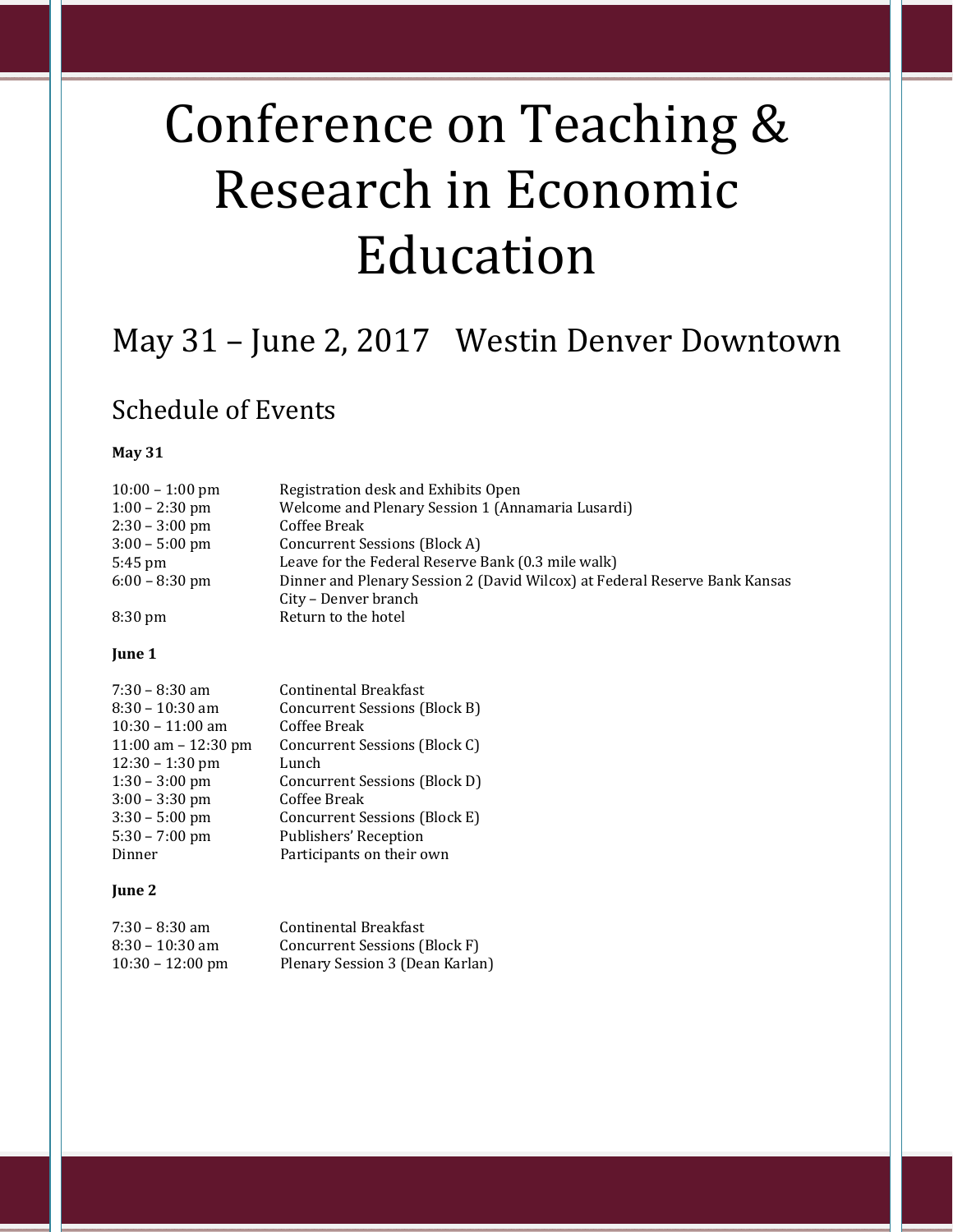### **The Westin Denver Downtown**

#### **Mezzanine Level**



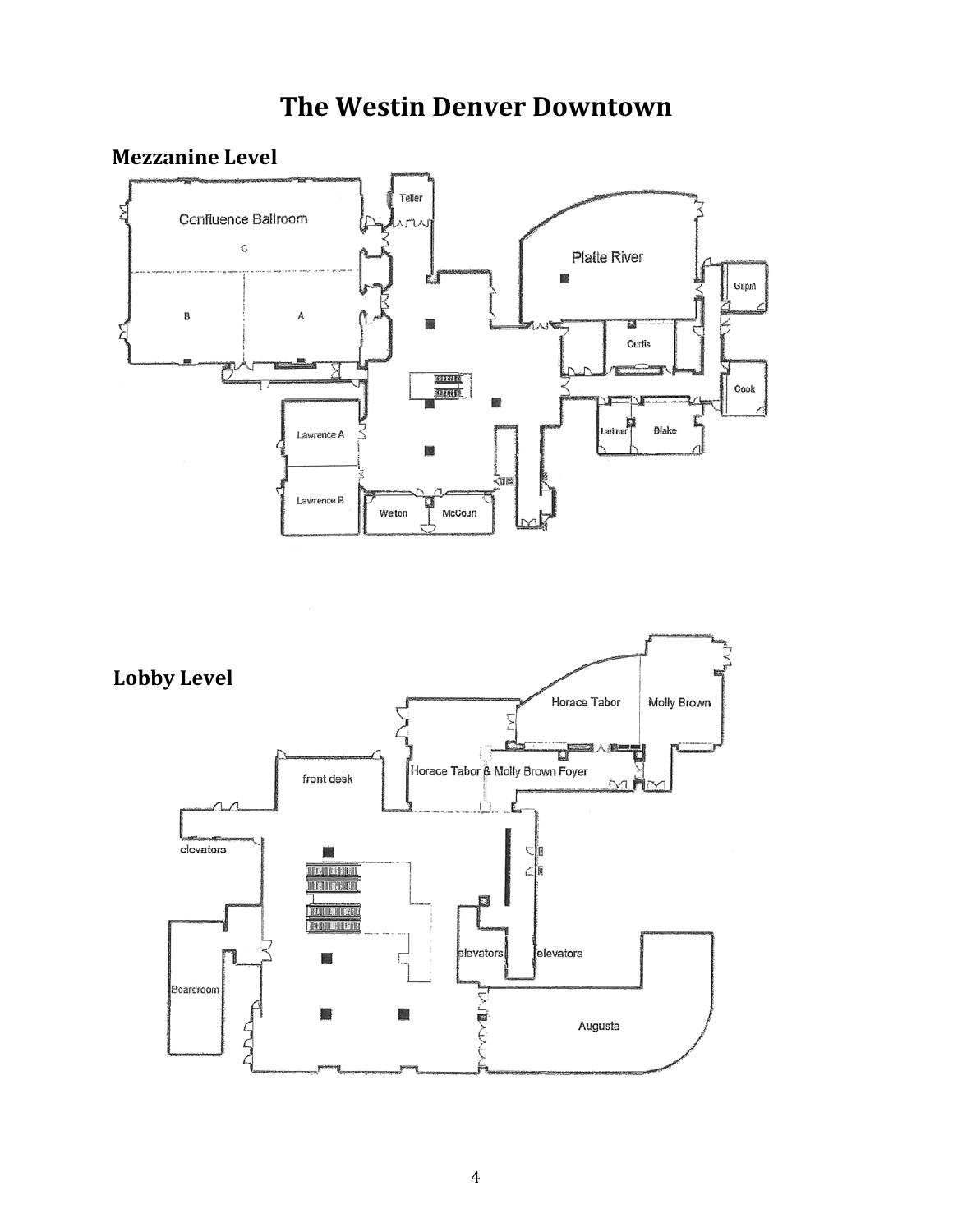#### **Wednesday, May 31**

#### **10:00 am - 1:00 pm Registration desk and Exhibits Open**

#### **1:00 – 2:30 pm**

**WELCOME from** SAM ALLGOOD, University of Nebraska–Lincoln, and Chair of the AEA Committee on Economic Education

#### **PLENARY SESSION 1**

 ANNAMARIA LUSARDI, George Washington University – Financial Literacy and the Importance of Financial Education

Presiding: JENNIFER IMAZEKI, San Diego State University

#### **2:30 – 3:00 pm Coffee Break**

#### **SESSION A: 3:00-5:00 pm**

**3:00 – 5:00 pm, Confluence A Session A1: Teaching Economics with Team-Based Learning: Overview and Application Exercise Development** – WORKSHOP

**Presiding:** PHIL RUDER, Pacific University

SCOTT SIMKINS, North Carolina Agricultural and Technical State University

VALBONA CELA, Tri-County Technical College, Pendleton, South Carolina

CLARE BATTISTA, Santa Monica College

#### **3:00 – 5:00 pm, Confluence B Session A2: Students Doing Economics I**

Presiding: CHELSEA DOWELL, Upper Iowa University

SCOTT WOLLA, Federal Reserve Bank of St. Louis – Yours, Mine, and the Truth: Using Debates in the Economics Classroom

DANIEL KUESTER, Kansas State University – Implementing and Executing a Basic Student Price Index

ANA ICHIM and SARAH STEELMAN, Missouri University of Science and Technology – Get on Board with Economics! How Student-Designed Games Can Promote Deeper Learning and Engagement in Principles Classes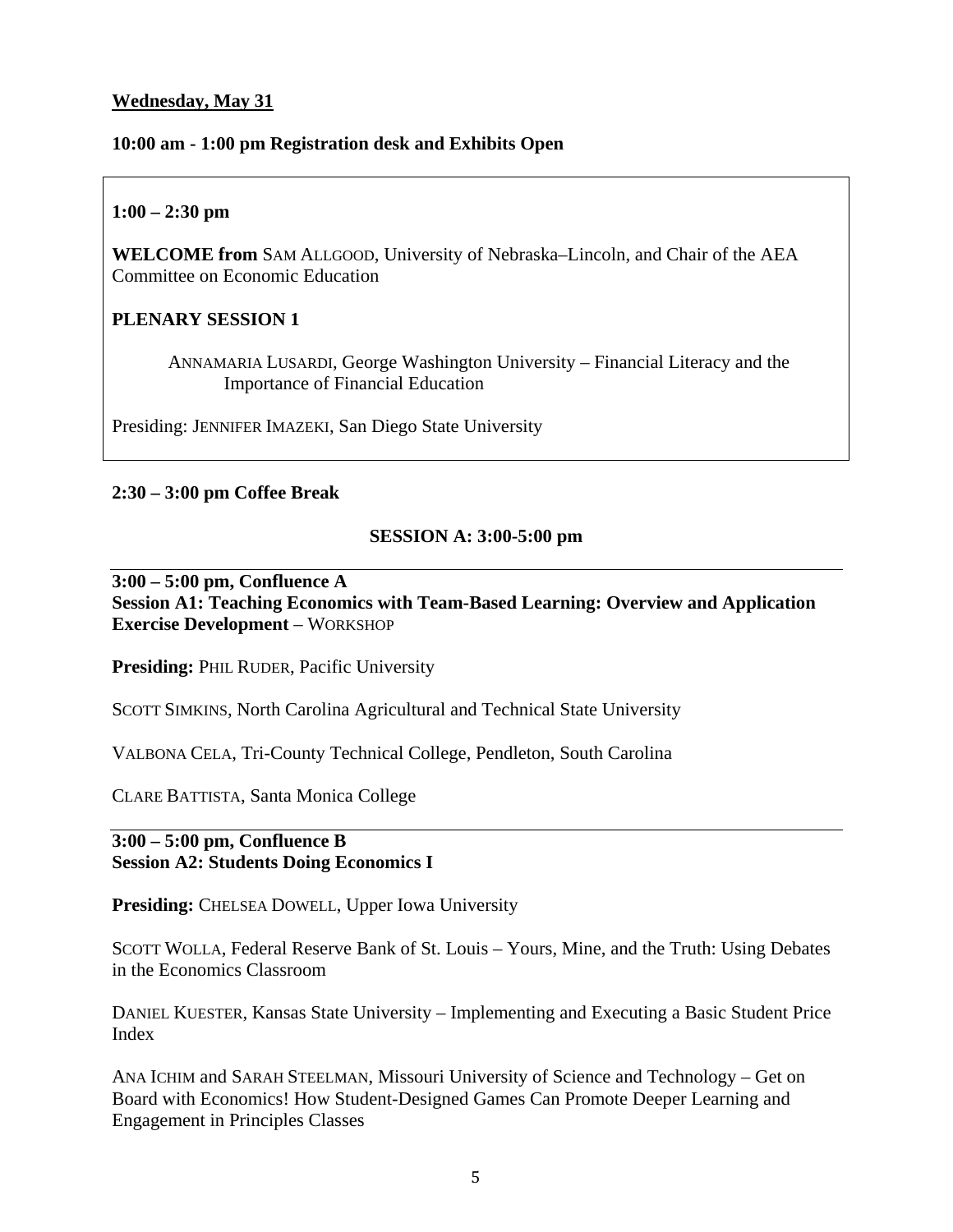DENISE STANLEY and JENNY ZHANG, California State University-Fullerton – Do Student-Produced Videos Enhance Engagement and Learning in the Online Environment?

**Discussants:** GABRIELA AHUMADA, Universidad Andrés Bello KOUSHIK GHOSH, Central Washington University TAREK SELIM, Massachusetts Institute of Technology CHELSEA DOWELL, Upper Iowa University

#### **3:00 – 5:00 pm, Lawrence A Session A3: Innovative Methods for Teaching Economics**

**Presiding**: EMILY MARSHALL, Dickinson College

STEPHANIE POWERS and DUSTIN QUIRK, Red Deer College – Does It Matter What You Do In the Classroom: The Impact of Learning Methods on Student Preference and Learning

NATALIA SMIRNOVA, American Institute for Economic Research, LORRI HALVERSON, University of Sioux Falls and ANA-MARIA ICHIM, Missouri University of Science and Technology – Preparing Students to Practice Economic Research

DOROTHEA HERREINER, Loyola Marymount University – Problem Solving Skills in Economics

ANDREW MONACO, University of Puget Sound – The Economics of Online Dating: A Course in Economic Modeling

**Discussants:** DOUGLAS MCKEE, Cornell University AVI COHEN, University of Toronto and York University JENNIFER IMAZEKI, San Diego State University ALAN GREEN, Stetson University

#### **3:00 – 5:00 pm, Lawrence B Session A4: Technology Use and Effects on Students**

Presiding: SARAH COSGROVE, University of Massachusetts–Dartmouth

TALIA BAR, University of Connecticut, VRINDA KADIYALI, Cornell University and ASAF ZUSSMAN, Hebrew University – Online Posting of Teaching Evaluations

OSKAR HARMON, University of Connecticut and JAMES LAMBRINOS, Clarkson University – Proctored in-Person or via-WebCam: Is There a Difference?

JOSE VAZQUEZ, University of Illinois at Urbana-Champaign and ERIC CHIANG, Florida Atlantic University – Using Technology to Complete the Natural Learning Path in a Principles of Economics Course

NEAL OLITSKY and SARAH COSGROVE, University of Massachusetts–Dartmouth – From "Traditional" to Research Based Instructional Strategies: An Assessment of Learning Gains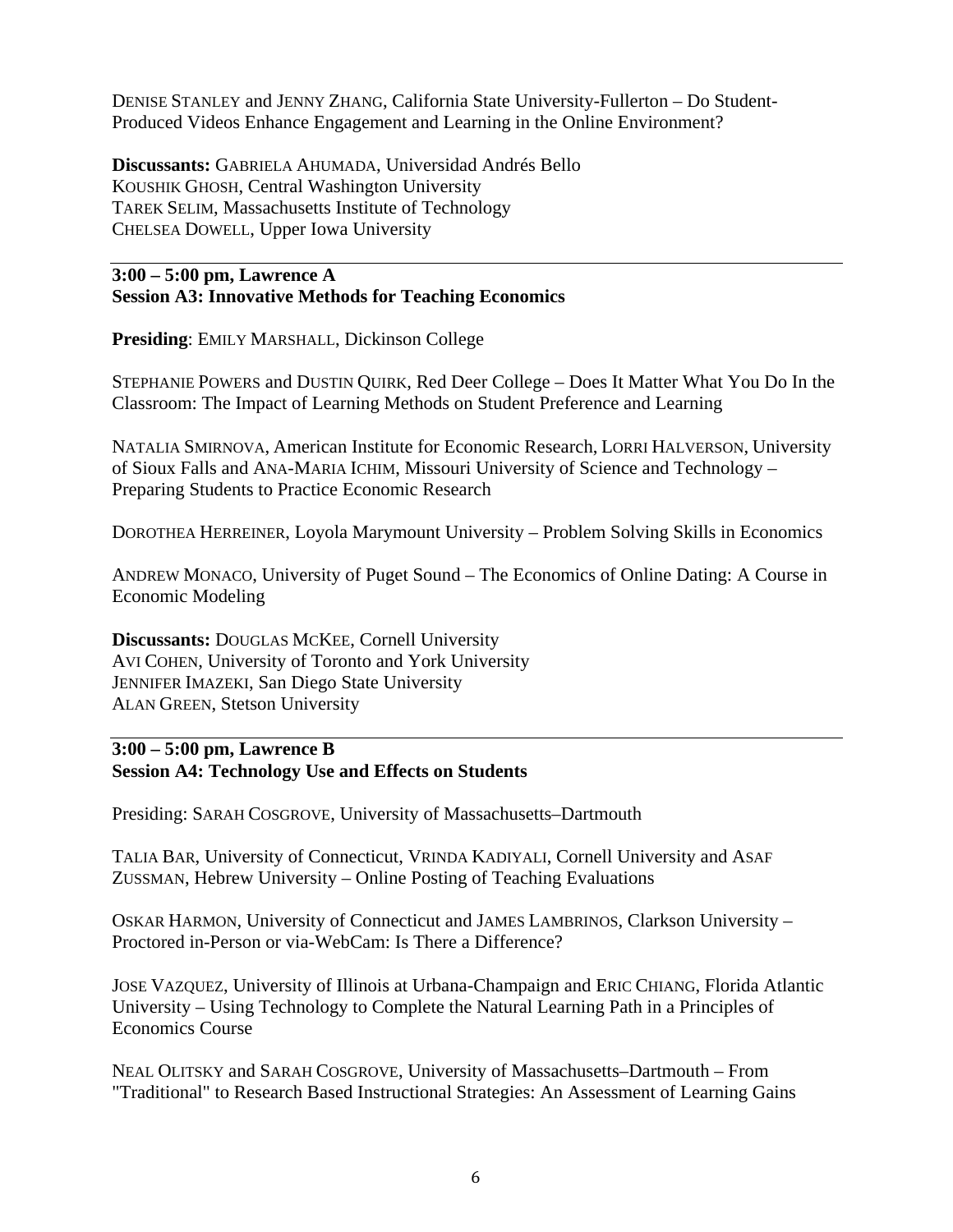**Discussants:** BILL GOFFE, Pennsylvania State University ANNE DUCHENE, University of Pennsylvania NEAL OLITSKY, University of Massachusetts–Dartmouth JOSE VAZQUEZ, University of Illinois at Urbana-Champaign

#### **3:00 – 5:00 pm, Molly Brown Session A5: Using Videos for Students and Teachers**

**Presiding:** SEYYED ALI ZEYTOON NEJAD MOOSAVIAN, North Carolina State University

CARLOS CORTINHAS, The University of Exeter – Is Lecture Capture Benefiting (All) Higher Education Students? An Empirical Investigation

DAVID HEMLEY and SUE STOCKLY, Eastern New Mexico University – Using Lecture Capture to Enhance Online and Face-to-Face Student Performance

SEBASTIAN BRÜCKNER, CHRISTIANE KUHN, OLGA ZLATKIN-TROITSCHANSKAIA AND HANNES SAAS, Johannes Gutenberg University–Mainz – Evaluation and Instructional Validation of a Video-Based Tool for Training Teaching Practices in Economics Education

DAVID ANDERSON, Centre College – Video Snippets as a Tool for Economic Education

**Discussants:** NATHAN WOZNY, United States Air Force Academy DEREK STIMEL, University of California–Davis JAMES SELF, Indiana University–Bloomington SEYYED ALI ZEYTOON NEJAD MOOSAVIAN, North Carolina State University

**Schedule for Dinner at Federal Reserve Bank of Kansas City**–**Denver Branch (prior registration required)** 

**5:30 pm Walk 0.3 miles to the Federal Reserve** 

**6:00 – 8:30 pm Dinner and PLENARY SESSION 2 at Federal Reserve Bank** 

**DAVID WILCOX, Federal Reserve Board–Topic TBA** 

**8:30 pm Participants responsible for way home** 

#### **Thursday, June 1**

**7:30 – 8:30 am Continental Breakfast** 

**7:30 – 8:30 am (During breakfast) Meeting to discuss community college economics instruction. All welcome. Meeting Leader: Mark Maier, Glendale Community College.**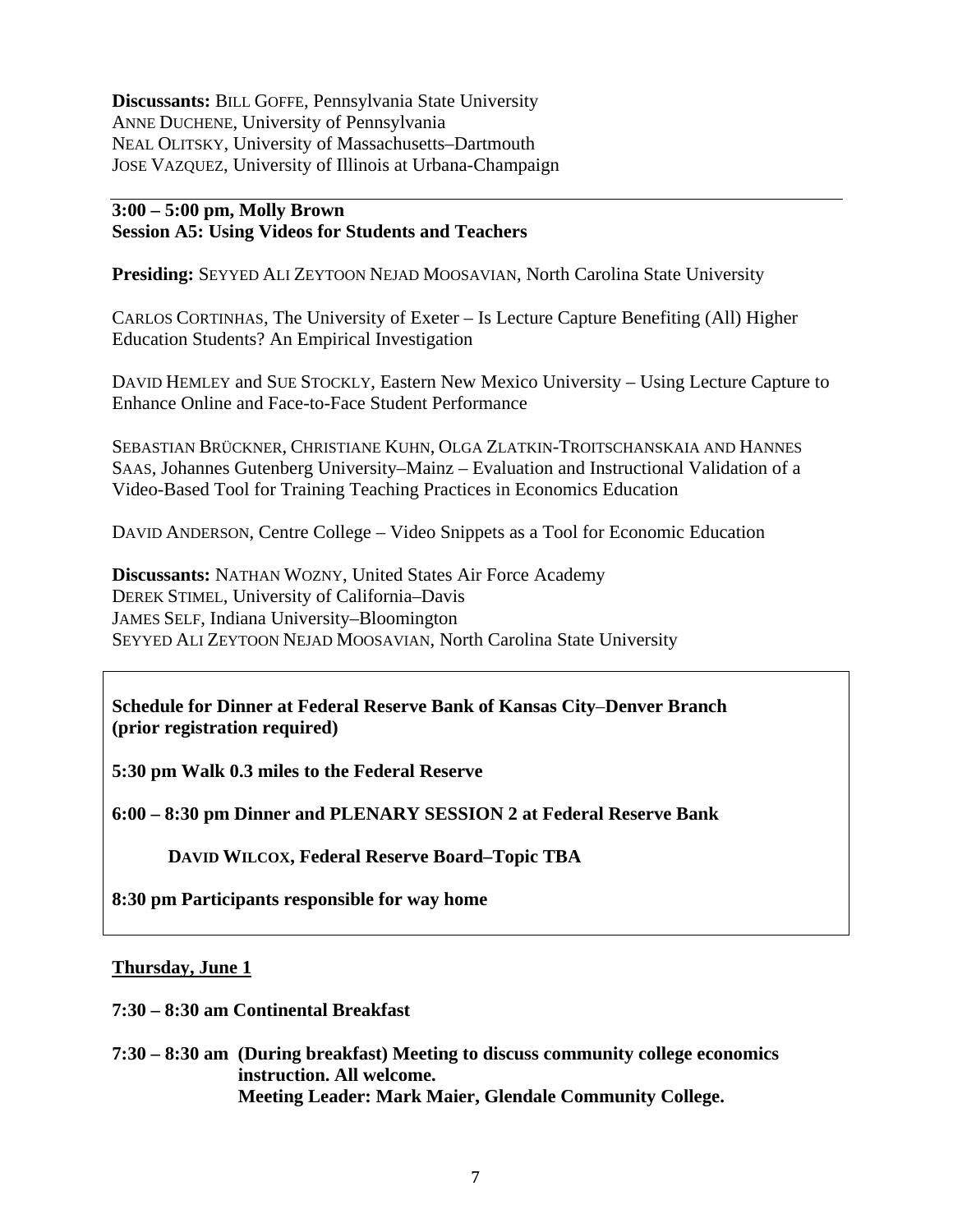#### **SESSION B: 8:30-10:30 am**

#### **8:30-10:30 am, Horace Taber Session B1: Efficient Empiricism: Streamlining Teaching, Research and Learning in Empirical Courses –** WORKSHOP

**Presiding:** SIMON HALLIDAY, Smith College

SIMON HALLIDAY, Smith College

MICHAEL O'HARA, Hamilton College

AARON SWOBODA, Carleton College

**8:30-10:30 am, Molly Brown Session B2: FRED in the Classroom –** WORKSHOP

**Presiding:** DIEGO MENDEZ-CARBAJO, Illinois Wesleyan University

DIEGO MENDEZ-CARBAJO, Illinois Wesleyan University

KEITH TAYLOR, Federal Reserve Bank of St. Louis

MARK BAYLES, Federal Reserve Bank of St. Louis

**8:30-10:30 am, Lawrence B Session B3: Innovation in the Assessment of Economic Learning – PANEL DISCUSSION** 

**Presiding:** WILLIAM BOSSHARDT, Florida Atlantic University

WILLIAM WALSTAD, University of Nebraska–Lincoln – A Rationale for New Assessment

SAM ALLGOOD, University of Nebraska–Lincoln – Learning Outcomes

OLGA ZLATKIN-TROITSCHANSKAIA, Johannes Gutenberg University–Mainz – New Assessment

GEORG SCHAUR, University of Tennessee – TBD

#### **8:30-10:30 am, Lawrence A Session B4: Organizing Assignments to Optimize Student Engagement**

**Presiding:** SHELBY FROST, Georgia State University

GRACE O, Georgia State University – Adaptive Learning Platform, Myth and Reality?

WHITNEY BUSER, Young Harris College – Classroom Discussion: Does Mixing Matter?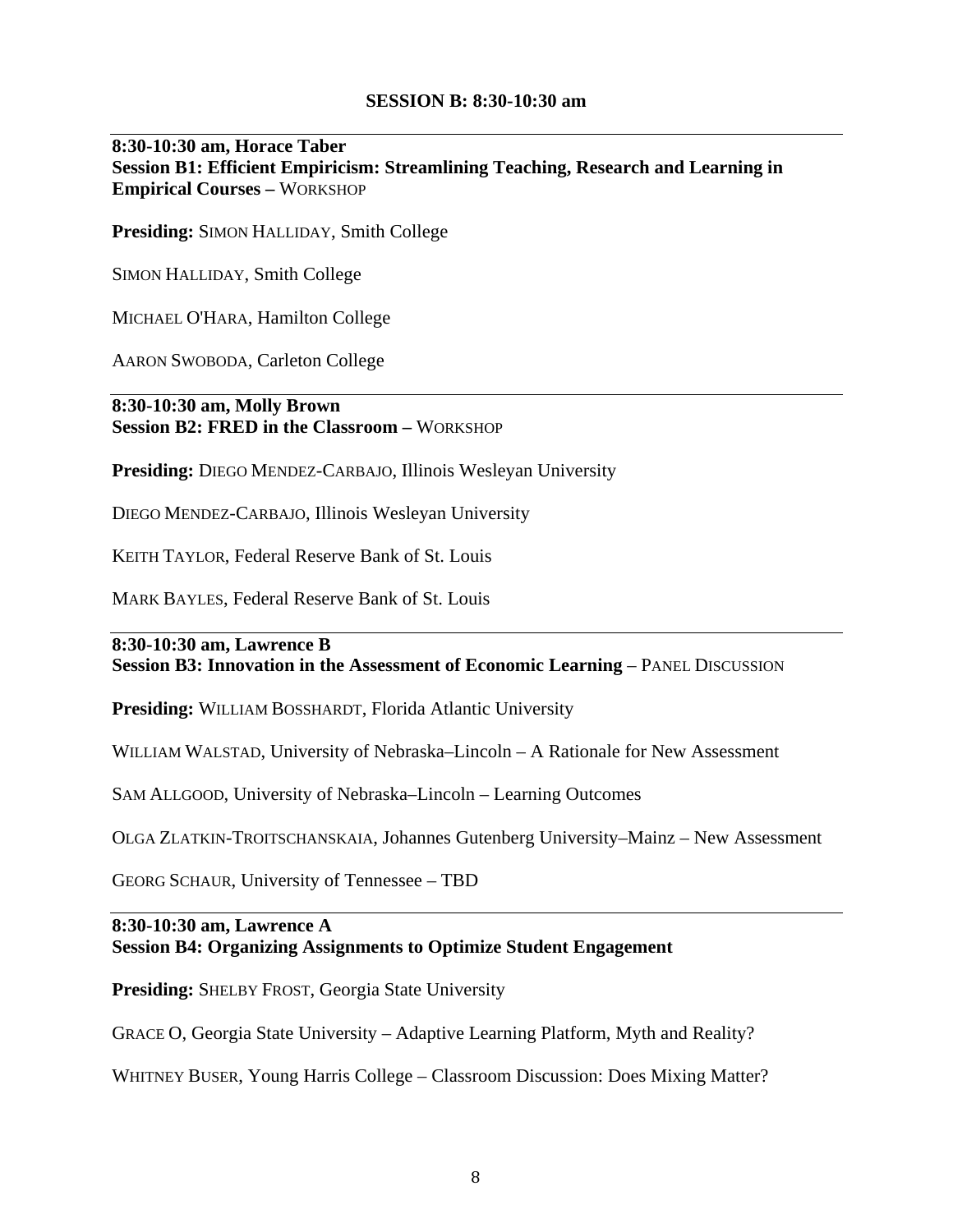KIM HOLDER, University of West Georgia, SHELBY FROST, Georgia State University, and SUSAN REILLY, Florida State College at Jacksonville – Free to Choose: Student Choice as Motivation for Critical Thinking

**Discussants:** STEPHANIE POWERS, Red Deer College ALEJANDRO DELLACHIESA, University of Kentucky CHARITY-JOY ACCHIARDO, University of Arizona

#### **8:30-10:30 am, Confluence B Session B5: Building on Students' Prior Knowledge**

**Presiding:** BILL GOFFE, Pennsylvania State University

EMILY DOHRMAN and PATTEN MAHLER, Centre College – Students are Not Blank Slates: Identifying Pre-Existing Misconceptions

STEVEN LEVKOFF, University of California–San Diego – A Post Audit of Learning Retention in Undergraduate Game Theory - An Experimental Sequenced Approach

CHRISTIAN SPIELMANN, University College London – Ready for Year Two? The Effects of a New First-Year Syllabus on Second-Year Performance.

CHANDINI SANKARAN, University of South Carolina, ABDULLAH AL-BAHRANI, Northern Kentucky University and BREYON WILLIAMS, University of South Carolina – I Failed My Econ Class Because I'm a Freshman: Does A Student's Year of Study Matter for Performance?

**Discussants:** DOROTHEA HERREINER, Loyola Marymount University MELATI NUNGSARI, Massachusetts Institute of Technology TIM KAISER, German Institute for Economic Research (DIW Berlin) and University of Kiel ANNE DUCHENE, University of Pennsylvania

**8:30-10:30 am, Confluence A Session B6: Impacts of the Flipped Classroom** 

**Presiding:** GRACE ONODIPE, Georgia Gwinnett College

NATHAN WOZNY and DREW IVES, United States Air Force Academy, and CARY BALSER, University of Notre Dame – Evaluating the Flipped Classroom: a Randomized Controlled Trial

JANINE WILSON, DEREK STIMEL and SATTIK GHOSH, University of California–Davis – Hybrid vs Traditional: Student Performance Differences in an Economic Development Course

BRIGITTE DE OLIVEIRA PEGADO (University of Stellenbosch) – Behavior in a Principles Macroeconomic Course: Traditional vs. Flipped Classroom

ALAN GREEN, Stetson University – Effective Team-Based Learning in Intermediate Microeconomics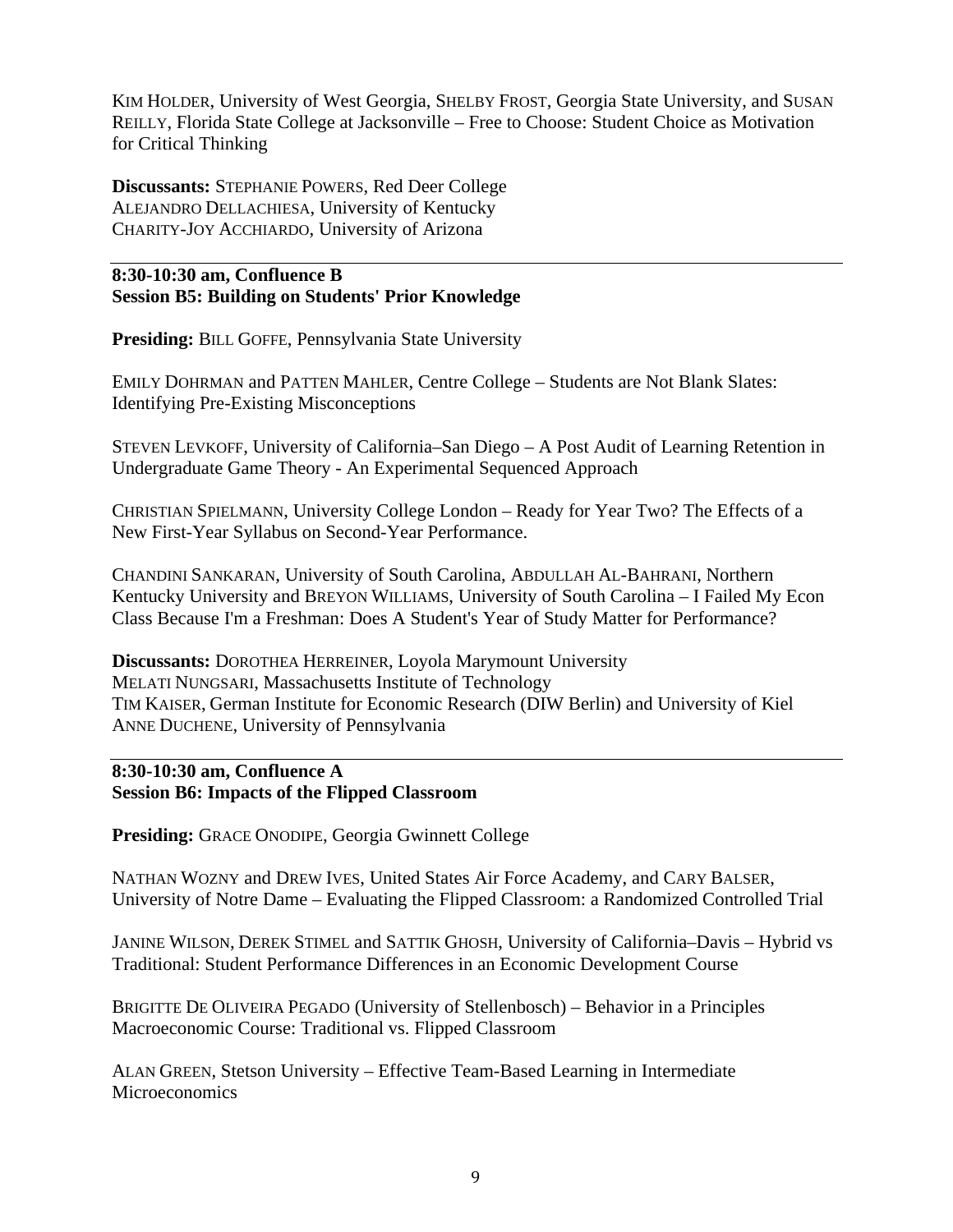**Discussants:** KAREN GEBHARDT, Colorado State University SUE STOCKLY, Eastern New Mexico University STEVEN PROUD, University of Bristol PHIL RUDER, Pacific University

#### **10:30 – 11:00 am Coffee Break**

#### **SESSION C: 11:00 am-12:30 pm**

**11:00 am-12:30 pm, Molly Brown Session C1: Classroom Demonstrations for Principles and Social Issues Courses – WORKSHOP** 

**Presiding:** LINDA GHENT, Eastern Illinois University

LINDA GHENT, Eastern Illinois University

ALAN GRANT, Baker University

**11:00 am-12:30 pm, Horace Tabor Session C2: Challenges for Early-Career Female Faculty Members in the Classroom and Beyond –** PANEL DISCUSSION

**Presiding:** KALINA STAUB, University of North Carolina–Chapel Hill

KALINA STAUB, University of North Carolina–Chapel Hill

PITCHAYAPORN TANTIHKARNCHANA, Pennsylvania State University

EMILY MARSHALL, Dickinson College

KATIE WICK, Abilene Christian University

HELEN ROBERTS, University of Illinois–Chicago

#### **11:00 am-12:30 pm, Lawrence B Session C3: Standardized Exams and Financial Literacy**

**Presiding:** MARK HOLMGREN, Eastern Washington University

JAMES SELF and WILLIAM BECKER, Indiana University–Bloomington – Why Standardized Exams in Economics are Unenlightened

MANUEL FÖRSTER, ROLAND HAPP and OLGA ZLATKIN-TROITSCHANSKAIA, Johannes Gutenberg-University and DIMITRI MOLEROV, Humboldt University – Adapting the US-American Test of Financial Literacy for Germany: Process and First Results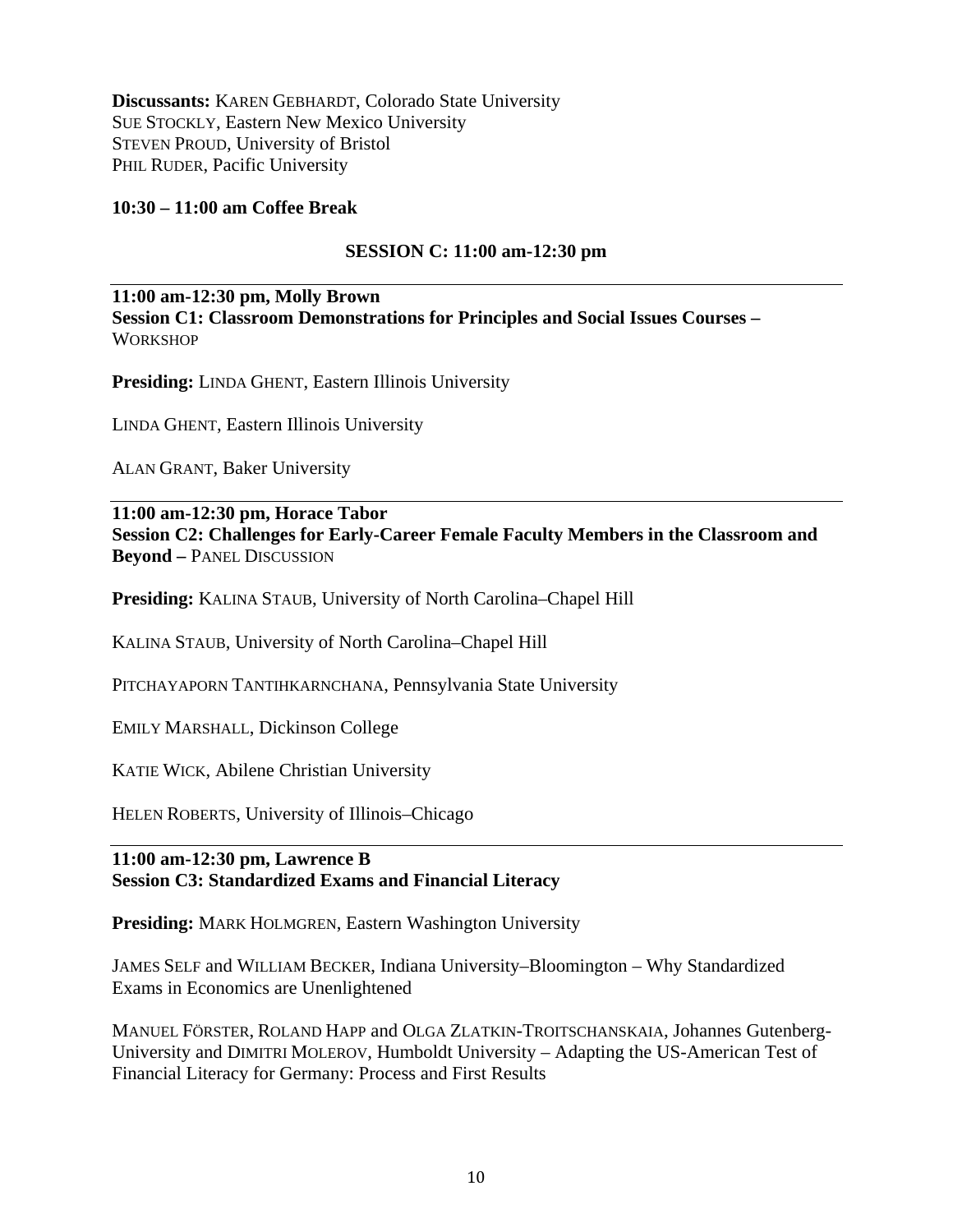WILLIAM WALSTAD, University of Nebraska-Lincoln and KENNETH REBECK, St. Cloud State University – The Development and Characteristics of the Test of Financial Literacy

BRANDON BRICE, Florida State University – Common Sense Economics: Quantitative Improvements in Economic Understanding

**Discussants:** WENDY STOCK, Montana State University WILLIAM BOSSHARDT, Florida Atlantic University OLGA ZLATKIN-TRIOTSCHANSKAIA, Johannes Gutenberg University–Mainz MARK MAIER, Glendale Community College

#### **11:00 am-12:30 pm, Confluence B Session C4: Innovations in Teaching Principles**

**Presiding:** G. DIRK MATEER, University of Arizona

JOSE VAZQUEZ, University of Illinois – The Match that Starts the Fire! Curiosity, Information Gaps, and Stimulating Classroom Engagement

ALBERT SUMELL, Youngstown State University, ERIC CHIANG, Florida Atlantic University, ESA MANGELOJA, University of Jyvaskyla, and JIN SUN, Central University of Finance and Economics – A Cultural Comparison of the Impact of Mindfulness on Student Performance

ALVIN BIRDI, University of Bristol – Conceits for 21st Century Robinsonades, Or, Will the Real Robinson Crusoe Please Stand Up!

**Discussants: SCOTT HOUSER, Colorado School of Mines** MARTHA OLNEY, University of California–Berkeley LAWRENCE MALONE, Hartwick College

#### **12:30 – 1:30 pm Lunch**

#### **SESSION D: 1:30 – 3:00 pm**

#### **1:30 – 3:00 pm, Lawrence A Session D1: FED Education Outreach: The FED Challenge Competition and Other Programs** – PANEL DISCUSSION

**Presiding:** OSKAR HARMON, University of Connecticut

AARON JACKSON, Bentley University – The Boston FED Challenge Model

JEFFREY RUBIN, Rutgers University – The New York FED Challenge Model

DAVID GULLEY, Bentley University – Benefits of Managing a Team in the FED Challenge

JORDAN JHAMB, Federal Reserve Bank of New York – From FED Challenge Participant to Career at the FED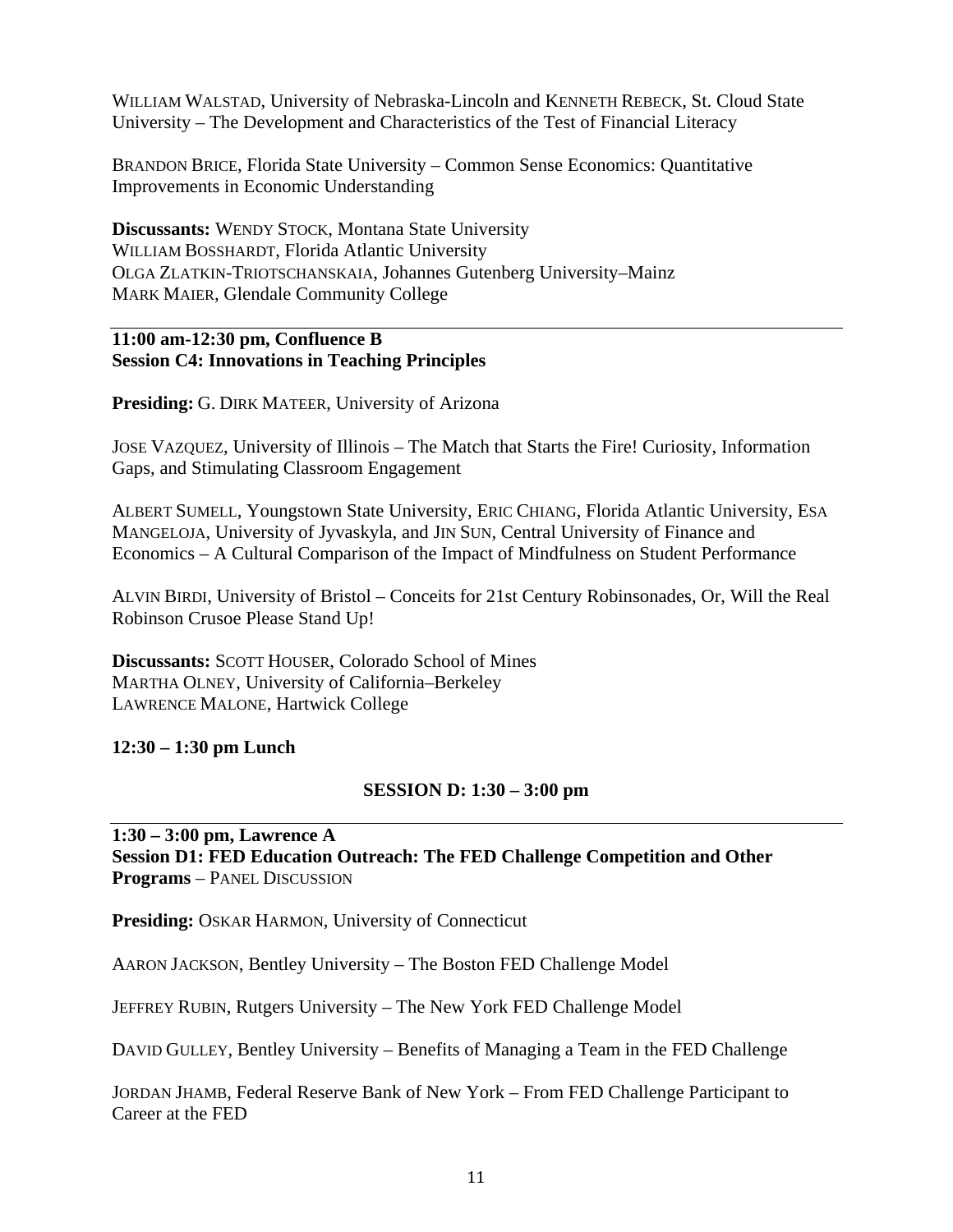**1:30 – 3:00 pm, Confluence B Session D2: The ZOOM ROOM and Other Live Video Streaming Opportunities in the Undergraduate Classroom –** PANEL DISCUSSION

**Presiding:** STEVE MUCHIRI, Eastern Connecticut State University

CHELSEA DOWELL, Upper Iowa University – Globalizing the Classroom

DANIEL DUNCAN, University of Kentucky – Virtual Office Hours and Review Sessions

DOUGLAS MCKEE, Cornell University – MOOCs and Hybrid Classes

STEVE MUCHIRI, Eastern Connecticut State University – Virtual Guest Speakers

**1:30 – 3:00 pm, Horace Tabor Session D3: Is it Time to Retrain our Economics Lecturers? –** WORKSHOP

**Presiding:** CHRISTIAN SPIELMANN, University College London and Economics Network

CHRISTIAN SPIELMANN, University College London and Economics Network

ALVIN BIRDI, University of Bristol and Economics Network

ASHLEY LAIT, Economics Network

#### **1:30 – 3:00 pm, Lawrence B Session D4: Economic Games and Experiments**

**Presiding:** GALIT EIZMAN, Harvard University

TAREK SELIM, Visiting Research Fellow, Massachusetts Institute of Technology and KAREMAN SHOAIR, American University in Cairo – Learning through Games & Role-Play - from Specific to General Strategies

MELATI NUNGSARI, Massachusetts Institute of Technology and SAMUEL FLANDERS, California State University–Fullerton – Using Classroom Experiments to Teach Market Design and Matching Theory

TIM ROGMANS, CHRISTINA ZENKER AND SHEREEF ELLABOUDY, Zayed University – Econland: The Impact of a Macroeconomics Simulation Game on Student Engagement

**Discussants:** JOSH STAVELEY-O'CARROLL, Babson College ALAN GRANT, Baker University BRIAN O'ROARK, Robert Morris University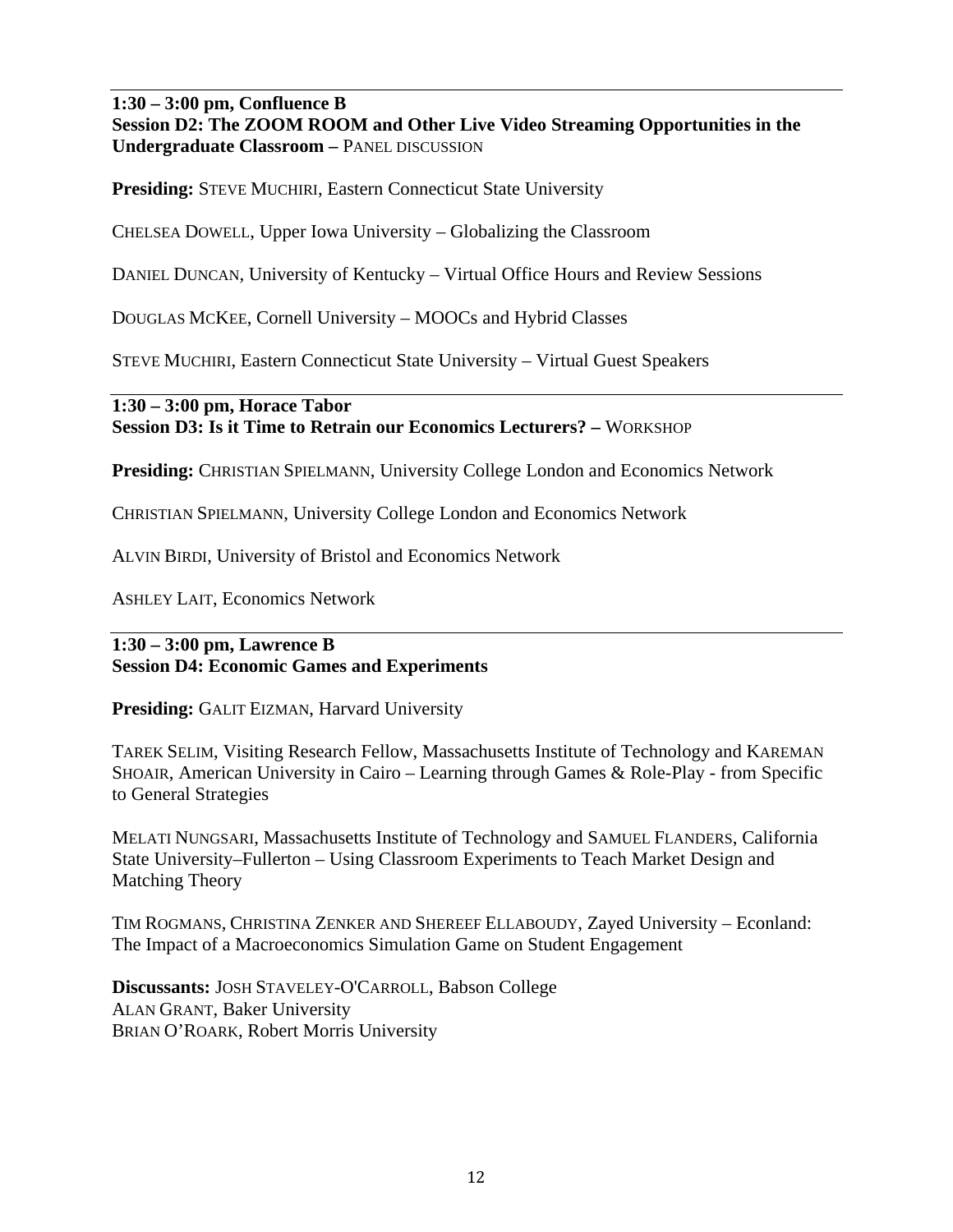#### **1:30 – 3:00 pm, Molly Brown Session D5: Why Aren't We Teaching Introductory Economics in a Pareto Efficient Way?**

**Presiding:** WENDY STOCK, Montana State University

AVI COHEN, University of Toronto and York University – What Should Go in the Only Economics Course Students Will Ever Take?

ANDREA WILLIAMS, University of Toronto and AVI COHEN, University of Toronto and York University – Scalable, Scaffolded Writing Assignments with Peer Assessment in an Economic Literacy Course

ERIC KAM, Ryerson University, AVI COHEN, University of Toronto and York University, DWAYNE BENJAMIN and GILLIAN HAMILTON, University of Toronto – How Well Do Students in Introductory Economic Literacy Courses Do in Upper Level Economics Courses? The University of Toronto Model

**Discussants:** BILL GOFFE, Pennsylvania State University SIMON HALLIDAY, Smith College SCOTT WOLLA, Federal Reserve Bank of St Louis

#### **1:30 – 3:00 pm, Confluence A Session D6: Getting and Giving Feedback on Student Learning**

**Presiding:** LINDA GHENT, Eastern Illinois University

CHARLES BENSON and TESA STEGNER, Idaho State University – Using Knowledge Surveys to Assess the Benefit of Math Remediation Tools

DARSHAK PATEL, University of Kentucky and JUSTIN ROUSH, Georgia College & State University – The Impact of Relative Performance Feedback and Scrutiny on Student Performance in Large Enrollment University Classes

ABDULLAH AL-BAHRANI, Northern Kentucky University, EMILY MARSHALL, Dickinson College and MARIA APOSTOLOVA-MIHAYLOVA, Centre College – Time-Inconsistent Preferences and Student Performance: An Investigation of Assignment Frequency

Discussants: ERIC CHIANG, Florida Atlantic University BRANDON BRICE, Florida State University LINDA GHENT, Eastern Illinois University

3**:00 – 3:30 pm Coffee Break**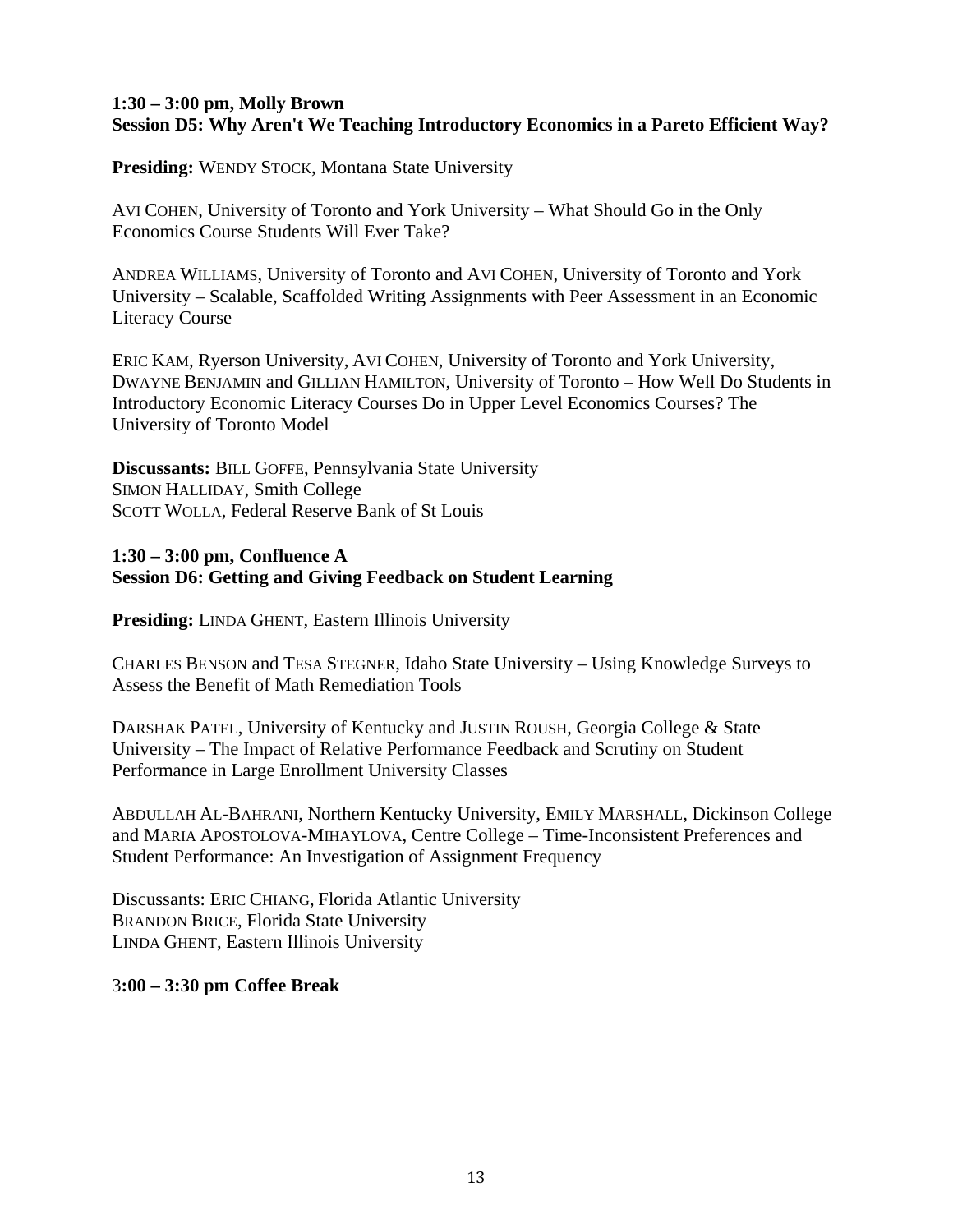#### **SESSION E: 3:30-5:00 pm**

#### **3:30-5:00 pm, Horace Tabor Session E1: Working with Institutional Review Boards** – PANEL DISCUSSION

**Presiding:** JENNIFER IMAZEKI, San Diego State University

KATHERINE SILZ CARSON, United States Air Force Academy

TISHA EMERSON, Baylor University

SUSAN LAURY, Georgia State University

#### **3:30-5:00 pm, Lawrence B Session E2: Running a Classroom Market for Extra Credit** – WORKSHOP

**Presiding:** JOSH STAVELEY-O'CARROLL, Babson College

JOSH STAVELEY-O'CARROLL, Babson College

**3:30-5:00 pm, Confluence A Session E3: Ideas for Teaching Macroeconomics** 

**Presiding**: TAMARA TRAFTON, Quest University Canada

SEYYED ALI ZEYTOON NEJAD MOOSAVIAN, North Carolina State University – Classicals versus Keynesians: A Comprehensive Table to Teach 50 Distinctions between Two Major Schools of Economic Thought

GABRIELA AHUMADA, Universidad Andrés Bello – The First Macroeconomics Class: Active Learning Methodologies Teaching Practices

KOUSHIK GHOSH, Central Washington University – The Triple Helix: Teaching Efficiency, Equity and Cross-Cultural Ethics (EEE) in Economics Issues Courses

**Discussants:** OSKAR HARMON, University of Connecticut DIEGO MENDEZ-CARBAJO, Illinois Wesleyan University TAMARA TRAFTON, Quest University Canada

#### **3:30-5:00 pm, Confluence B Session E4: Grading and Testing Policies and Practices**

**Presiding: CHANDINI SANKARAN, University of South Carolina** 

WILLIAM WALSTAD and LAURIE MILLER, University of Nebraska–Lincoln – The Analysis of Grading Policies and Practices in Principles of Economics Courses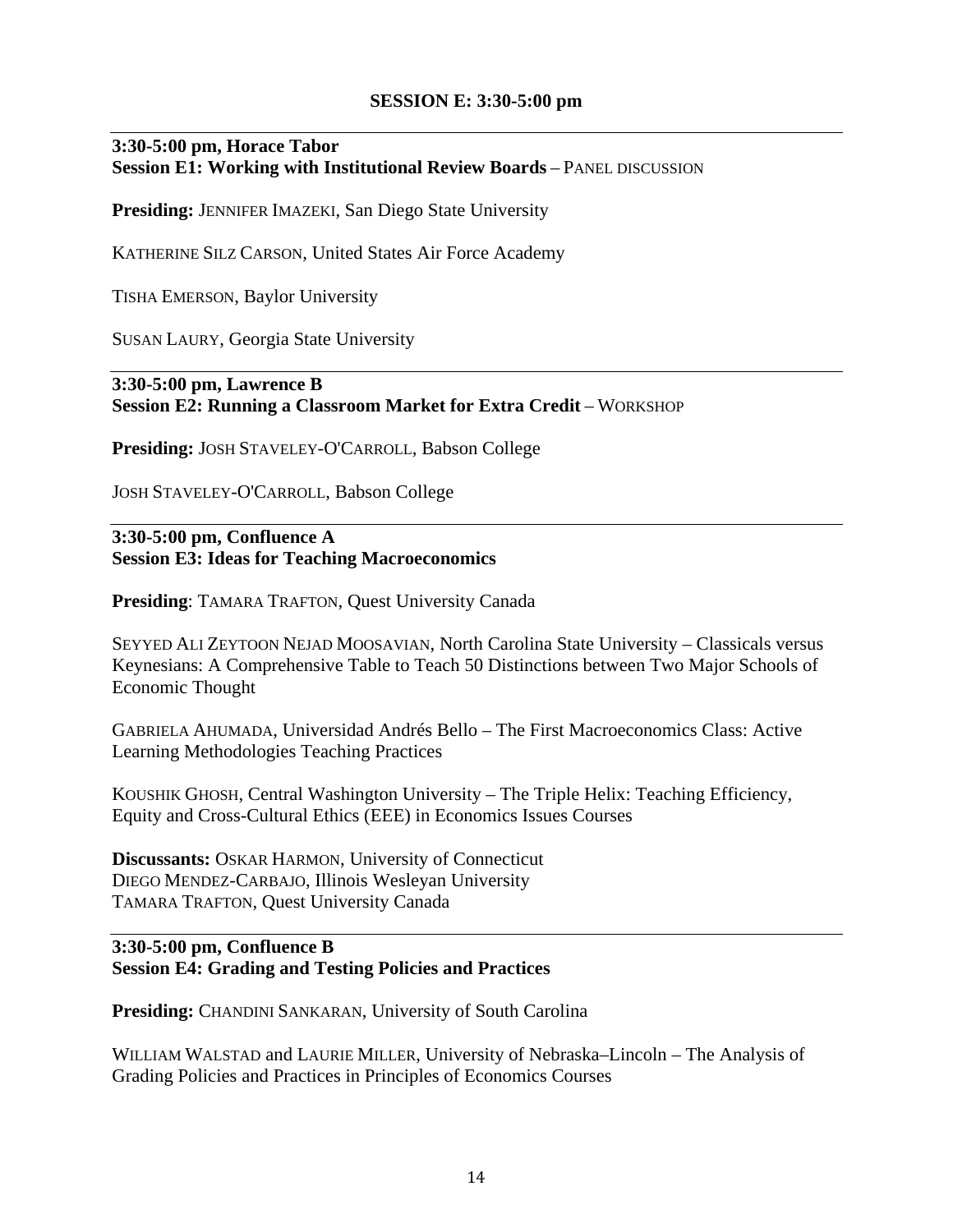SUZANNE SCHMIDT and OLGA TROITSCHANSKAIA, Johannes Gutenberg University, Mainz, and WILLIAM B. WALSTAD, University of Nebraska-Lincoln – Measuring Change in Economic Understanding

HASSAN ESSOP, Stellenbosch University – The Folly of Negative Marking: An Application to Economics

**Discussants:** CARLOS ASARTA, University of Delaware SHELBY FROST, Georgia State University CHANDINI SANKARAN, University of South Carolina

#### **3:30-5:00 pm, Lawrence A Session E5: Financial Literacy**

**Presiding**: KENNETH REBECK, St. Cloud State University

NAMHOON KIM and TRAVIS MOUNTAIN, Virginia Tech – The Impact of Formal and Informal Education on Financial Literacy: A Quantile and Hierarchical / Mixture Approach

AMIRA ANNABI, M. JIMENA GONZALEZ RAMIREZ and FABIAN MUELLER, Manhattan College – Student Debt Management among U.S. College Students

WILLIAM BOSSHARDT, Florida Atlantic University, and WILLIAM WALSTAD, University of Nebraska-Lincoln – Does Studying Economics Influence Financial Decisions Later in Life?

**Discussants:** JAMES HORNSTEN, Northwestern University KENNETH REBECK, St. Cloud State University MANUEL FÖRSTER, Johannes Gutenberg University

**5:30 – 7:00 pm Publishers' Reception Co-sponsored by: Cengage Federal Reserve Bank of St. Louis Macmillan Learning Marginal Revolution University McGraw-Hill Education** 

**MobLab Pearson Taylor and Francis Group Top Hat W. W. Norton** 

**Friday, June 2**

**7:30 – 8:30 am Continental Breakfast** 

#### **SESSION F: 8:30 – 10:30 am**

**8:30-10:30 am, Horace Tabor Session F1: Decoding Economics: Identifying and Addressing Learning Bottlenecks** – **WORKSHOP** 

**Presiding:** DOROTHEA HERREINER, Loyola Marymount University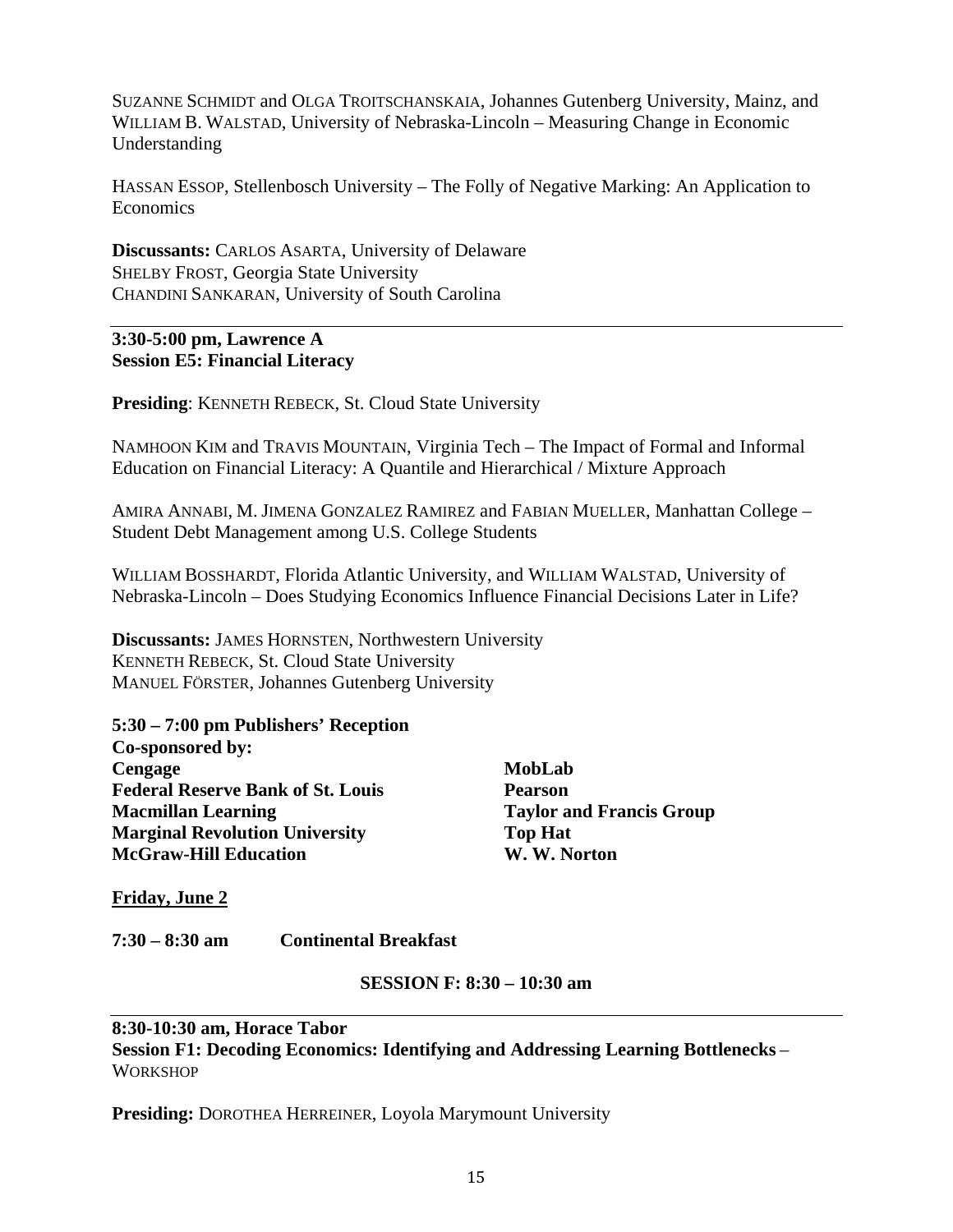DOROTHEA HERREINER, Loyola Marymount University

#### **8:30-10:30 am, Confluence A Session F2: Economics in Pop Culture and Literature**

**Presiding:** ANDREW MONACO, University of Puget Sound

BRIAN O'ROARK, Robert Morris University – Super-Economics Man! Using Superheroes to Teach Economics

ABDULLAH AL-BAHRANI, Northern Kentucky University, DAVID MAHON, Miami Dade College, G. DIRK MATEER, University of Arizona, and PATRICK MURPHY, St. Leo University – Pokémon GO! Economic Lessons for the Classroom

STEVE MUCHIRI, Eastern Connecticut State University, DANIEL DUNCAN, University of Kentucky, and MIHAI PARASCHIV, State University of New York–Oswego – The Economics of *Breaking Bad*

TAMARA TRAFTON, Quest University Canada – Using Classic Literature and Consumer Theory to Teach Behavioral Economics

**Discussants:** WHITNEY BUSER, Young Harris College DANIEL KUESTER, Kansas State University JUSTIN ROUSH, Georgia College & State University DENISE STANLEY, California State University–Fullerton

**8:30-10:30 am, Confluence B Session F3: Teaching with Technology** 

**Presiding:** GRACE O, Georgia State University

SEYYED ALI ZEYTOON NEJAD MOOSAVIAN, North Carolina State University – Teaching Delicacies of Utility and Production Functions Using 3D-Printed Prototypes: An Innovative, Technological, Pedagogical Tool to Teach Homotheticity and Homogeneity

GRACE ONODIPE, Georgia Gwinnett College and M. FEMI AYADI, University of Houston-Clear Lake – Using Smartphones as a Learning Tool in the Economics Classroom

CHRISTIAN SPIELMANN, University College London – Making Group Work with WIKIs Work

STEVEN PROUD, University of Bristol – The Impact of Online Message-Boards on Performance in First Year Econometrics Units

**Discussants:** DAVID ANDERSON, Centre College CARLOS CORTINHAS, University of Exeter ERIK CRAFT, University of Richmond GRACE O, Georgia State University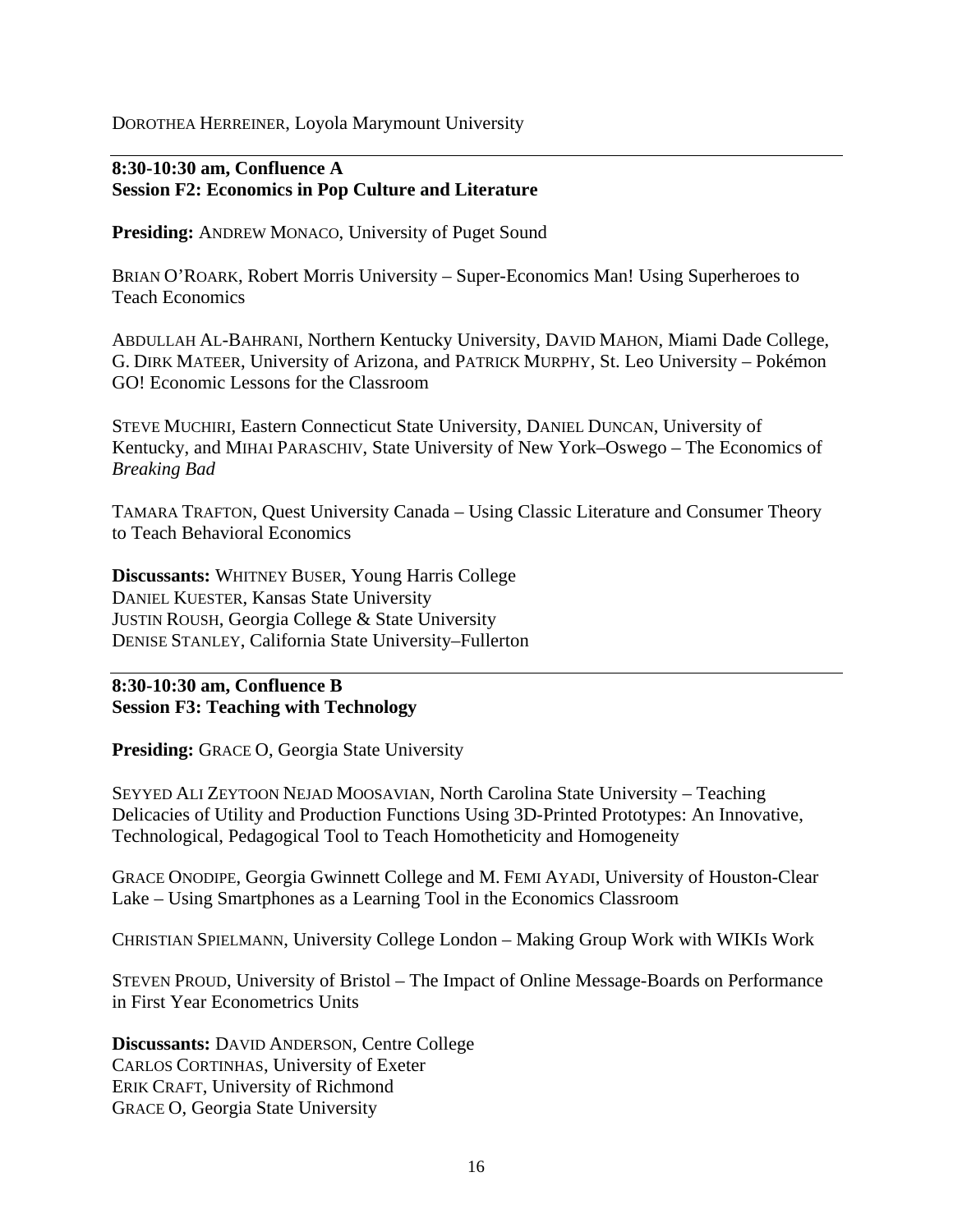#### **8:30-10:30 am, Lawrence A Session F4: Students Doing Economics II**

**Presiding:** JOSE VAZQUEZ, University of Illinois

GABRIELA AHUMADA, Universidad Andrés Bello – Educational Public Policy Seminar Simulation for Economic Development Course

ALAN GREEN, Stetson University – Reinforcing Learning Goals through a Multifaceted Simulation

GALIT EIZMAN, Harvard University, and RICHARD DONNELLY, Bedford Public Schools – International Economic Summit and Students' Attitude towards Globalization

CHANDINI SANKARAN and TAMARA SHELDON, University of South Carolina – Can Students Really Learn Economics from Counting Cars? Assessing the Effectiveness of an Experiential Learning Project

**Discussants:** ANA ICHIM, Missouri University of Science and Technology TIM ROGMANS, Zayed University PATTEN MAHLER, Centre College STEVEN LEVKOFF, University of California–San Diego

#### **8:30-10:30 am, Molly Brown Session F5: Online Delivery Methods, Engagement, and Student Performance in Economics**

**Presiding**: CARLOS ASARTA, University of Delaware

KAREN GEBHARDT, Colorado State University – Comparison of Attrition and Failure Rates Between Online vs. On-campus Economics Programs

DIEGO MENDEZ-CARBAJO, Illinois Wesleyan University and SCOTT WOLLA, Federal Reserve Bank of St. Louis – Smaller Portions Taste Better: Long-form vs. Short-form Online Learning **Modules** 

OSKAR HARMON and PAUL TOMOLONIS, University of Connecticut – Social Media as an Online Course Discussion Forum Engagement and Results

CARLOS ASARTA, University of Delaware, LAURIE MILLER and JAMES SCHMIDT, University of Nebraska–Lincoln – Flexible or Rigid? The Choice of Completion Deadlines for Online Assignments in Economics

**Discussants**: OSKAR HARMON, University of Connecticut KAREN GEBHARDT, Colorado State University DIEGO MENDEZ-CARBAJO, Illinois Wesleyan University SCOTT WOLLA, Federal Reserve Bank of St. Louis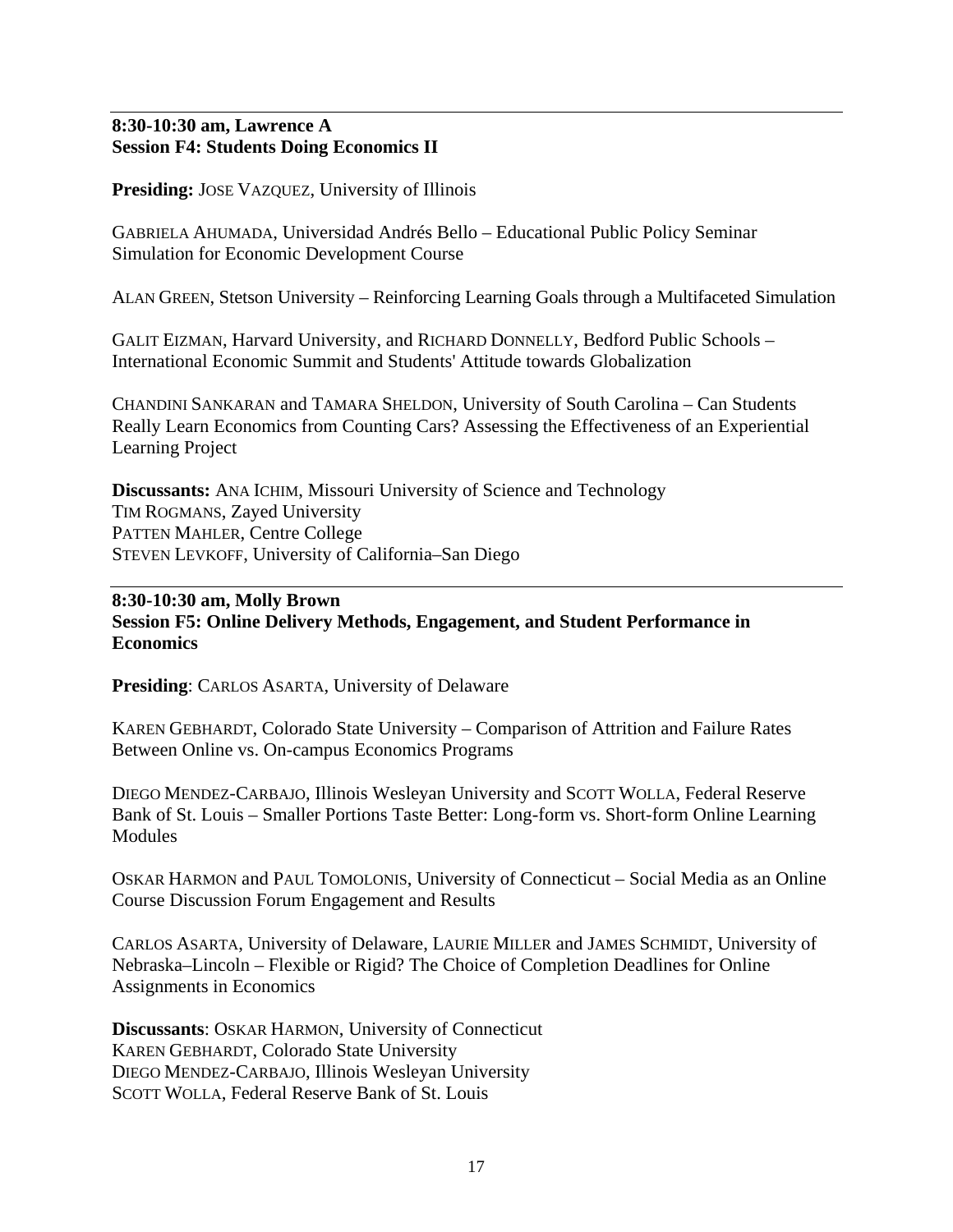#### **8:30-10:30 am, Lawrence B Session F6: Strengthening the Economics Major and Reaching New Audiences**

**Presiding:** PARITOSH GHOSH, Red Deer College

JINSOO HAHN, Gyeongin National University of Education and KYUNGHO JANG, Inha University – The Factors Influencing the Gender Difference of Students Enrolled in Economics Departments in Korea

TISHA EMERSON, Baylor University and KIMMARIE MCGOLDRICK, University of Richmond – Should I Stay or Should I Go? An Investigation of Withdrawals from Microeconomic Principles

WENDY STOCK, Montana State University – Trends in Economics and Other Undergraduate Majors in the United States

BECKY LAFRANCOIS and SCOTT HOUSER, Colorado School of Mines – Teaching Economics Principles to Engineering Students: Lessons and Questions

**Discussants:** KALINA STAUB, University of North Carolina–Chapel Hill MARK HOLMGREN, Eastern Washington University PARITOSH GHOSH, Red Deer College TESA STEGNER, Idaho State University

#### **10:30 – 12:00 pm PLENARY SESSION 3 & Closing**

 DEAN KARLAN – Yale University – Tackling Market Failures: Making the World a Better Place with Ideas from Economics 101

**Presiding:** JAMES HORNSTEN, Northwestern University